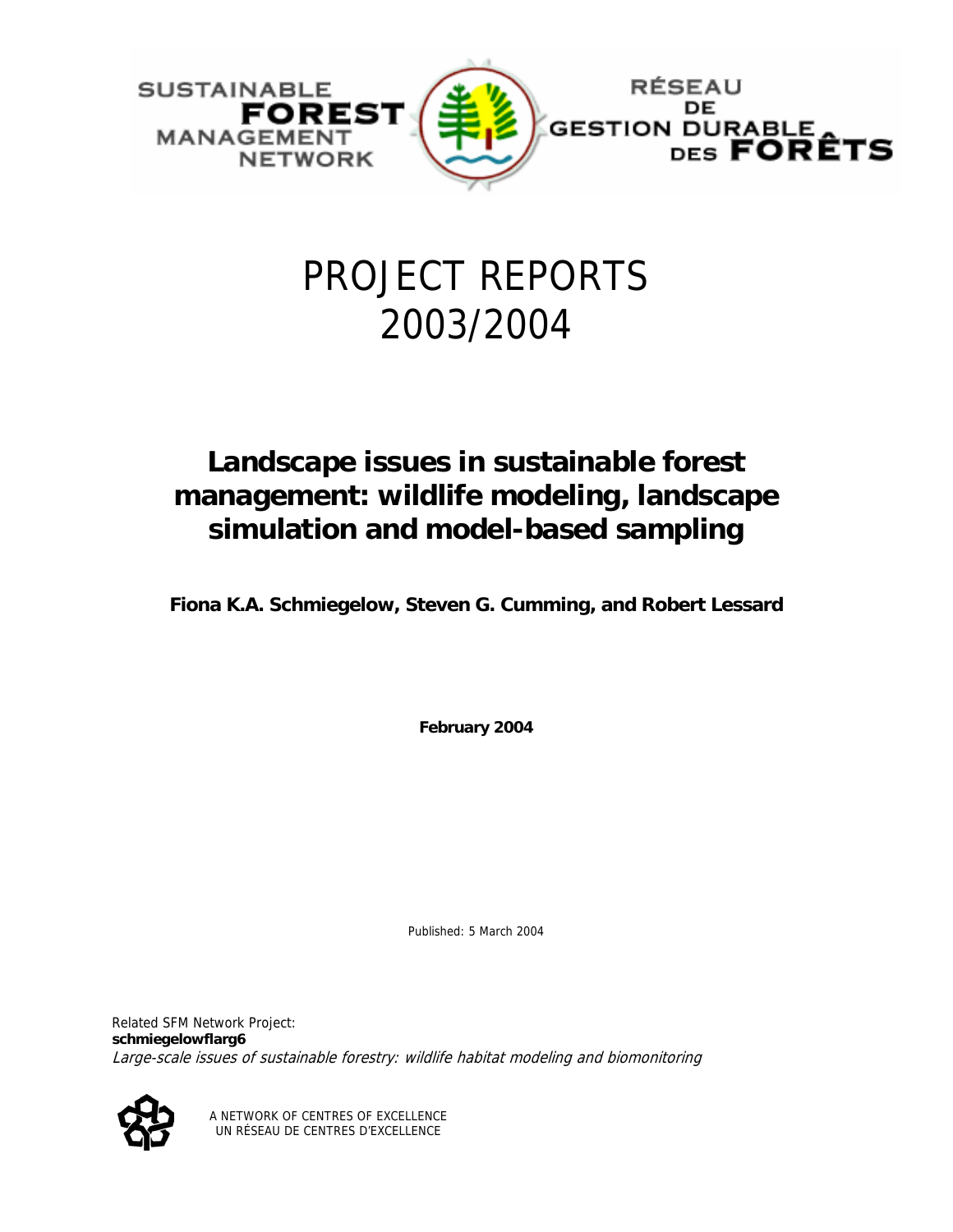**Project name:** Landscape Issues in Sustainable Forest Management: Wildlife Modeling, Model-Directed Sampling and Biomonitoring

### **LANDSCAPE ISSUES IN SUSTAINABLE FOREST MANAGEMENT: WILDLIFE MODELING, LANDSCAPE SIMULATION AND MODEL-BASED SAMPLING**

Fiona K.A. Schmiegelow<sup>1</sup>, Steven G. Cumming<sup>2</sup> and Robert Lessard<sup>1</sup> <sup>1</sup>Department of Renewable Resources, University of Alberta <sup>2</sup>Boreal Ecosystems Research Limited, Edmonton, Alberta

> Department of Renewable Resources (GSB 751) University of Alberta, Edmonton, AB, Canada. T6G 2H1 780-492-0552 [fiona.schmiegelow@ualberta.ca](mailto:ellen.macdonald@ualberta.ca)

**Keywords***:* boreal forest, forest harvesting, linear disturbances, forest birds, woodland caribou, cumulative effects, landscape simulation, scenario analysis

February 2004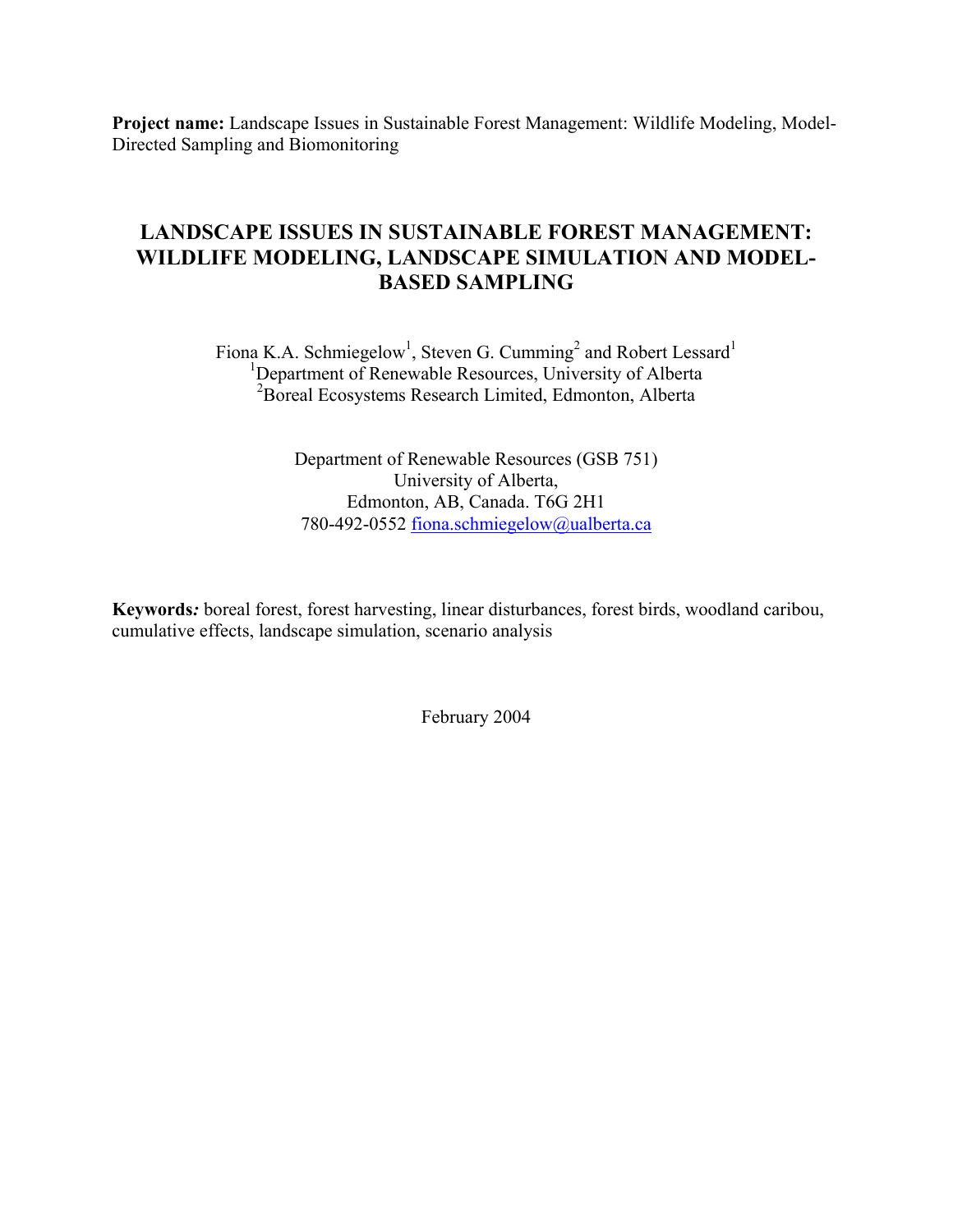#### **Background and Objectives:**

Adaptive resource management requires information on the potential outcomes of policy decisions and management actions, from which hypotheses are generated. Implemented management strategies are treated as experiments, and observed consequences are used to test hypotheses and refine management. The work described here is one component of a group project within the Boreal Ecology and Economics Synthesis Team (BEEST). The primary goal of BEEST is to contribute to the development of an integrated suite of models for use in management scenario evaluations and policy analysis, and in the formulation and exploration of new hypotheses. The objectives of the research described here were to:

1) improve landscape simulation tools for use in scenario analysis,

2) enhance understanding of the relationships between forest management activities and system

response through habitat-based and demographic wildlife modeling, and

3) develop methods for model-based field sampling programs.

#### **Improving Landscape Simulation Tools**

FEENIX is a grid-based landscape simulation framework that integrates models of wildfire, stand dynamics, harvesting and habitat availability, in order to evaluate various management scenarios. A detailed description of an earlier version of FEENIX can be found in Cumming et al. (1998). A number of improvements made to the FEENIX software during this research period are described below, including automation of simulations, increased speed and efficiency, and integration with commercially available GIS products.

In addition to enhancements and improvements in these areas, a "stripped-down" version of FEENIX has been produced to serve as a basis for developing simple spatial models that use the FEENIX data structure, its output and results. The goal was to decrease reliance on an individual programmer to build, test, and use models. The "stripped-down" version contains only basic spatial data management and graphics. It is intended to simplify model production to make it more accessible to non-programmers. Functionality is basic but provides the foundation for creating spatial ecological models. The tool is ideal for bottom-up ecological model development, so that researchers can build models without the overhead of complex detail and management options currently in FEENIX. Because all internals are compatible with FEENIX, the functionality can then be transferred to FEENIX and integrated by an experienced programmer. The shell version has all the same input, output and scenario evaluation capabilities as the full version.

A wide variety of enhancements were made to the FEENIX code. Legacy code was removed, several bugs were repaired, and algorithms were improved, resulting in speed improvements of up to 80%, and up to 10-fold in some individual modules. Several improvements were made to the way FEENIX opens and closes files. In addition, a rigorously tested random number generator was implemented into the FEENIX software. Given the importance of random number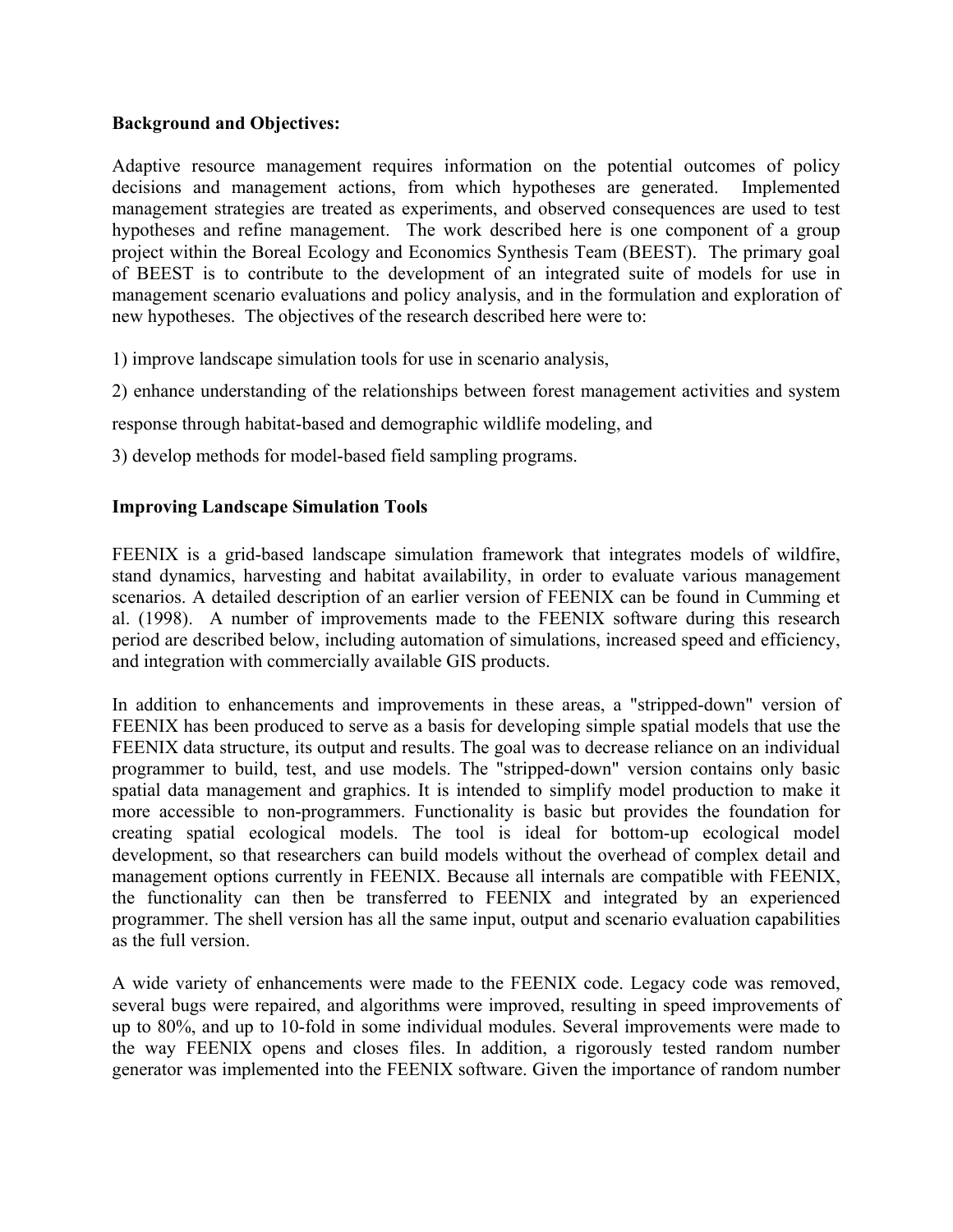generation in simulation analysis, it was deemed important to ensure that results were not biased due to inadequate randomness in simulations.

Substantial improvements were made with regards to GIS import/export capabilities. FEENIX can import any number of layers using ESRI ascii grid formats. It can also, through user intervention or automatically, export maps of key spatial layers at any time. This provides an extension that is useful to look at spatial and temporal distributions of animal abundances and landscape features during and at the end of simulations.

Additional functionality was added to allow FEENIX to run without requiring users to constantly interact with the graphic user interface. A "batch processing" mode allows users to predefine the basis for simulations in a project definition file and run simulations unattended. An added benefit to this is that simulations run much faster when graphics are turned off. The natural extension to this is to run the same simulations multiple times to look at the statistical distributions of simulation results. This capability, known as "Monte Carlo Simulation", is now completely automated. A user can define a simulation run with a range of parameter choices, automatically run all combinations of options, and examine the results in FEENIX's structured simulation output. Users can define as many projects, with as many parameter combinations as desired, and repeat simulations with any frequency. This provides extremely flexible scenario evaluation.

As an extension to batch processing and Monte Carlo simulation, vast improvements have been made in the way simulation output is created, documented and stored. A sophisticated file naming convention produces documented, structured simulation output that can be postprocessed for scenario evaluation.

Code enhancements made to FEENIX vastly improved the software's usefulness for analysis of forest management policies. With a modest amount of forethought and preparation, users can design very extensive scenario evaluations and answer questions pertaining to effects of annual allowable cut (AAC), size and spatial arrangement of cutblocks, species composition, fire control policies, wildlife viability analyses and spatial scale of analyses. In its current format, the software can run a multitude of simulations of any variety of combinations of policies. The following table provides an example of the types of analysis that are possible:

| Projects              | Policy variable 1 | Policy variable 2  | Policy variable 3 | Policy variable 4 |
|-----------------------|-------------------|--------------------|-------------------|-------------------|
|                       | <b>AAC</b>        | ApplyFire $(Y, N)$ | OldFirst $(Y, N)$ | LN Block(Y,N)     |
| 1: 9ha scale          | v1, v2, v3        |                    |                   |                   |
| $\vert$ 2: 3 ha scale | $v1_v2_v3$        |                    |                   |                   |
| 3: Single             | V <sub>1</sub>    |                    |                   |                   |
| 4:MC100               | v1, v2, v3        |                    |                   | Y,N               |

Projects can be designed to address a single question or, alternately, to simulate the result of combining several management options simultaneously. In the example above, projects 1 and 2 both contrast combinations of variables 1, 2, 3 and 4. Any file output produced by FEENIX will document that it comes from project 1 or 2, and from a specific combination of policy variables. Project 4 extends this idea to Monte Carlo simulation. Output will still be created for the project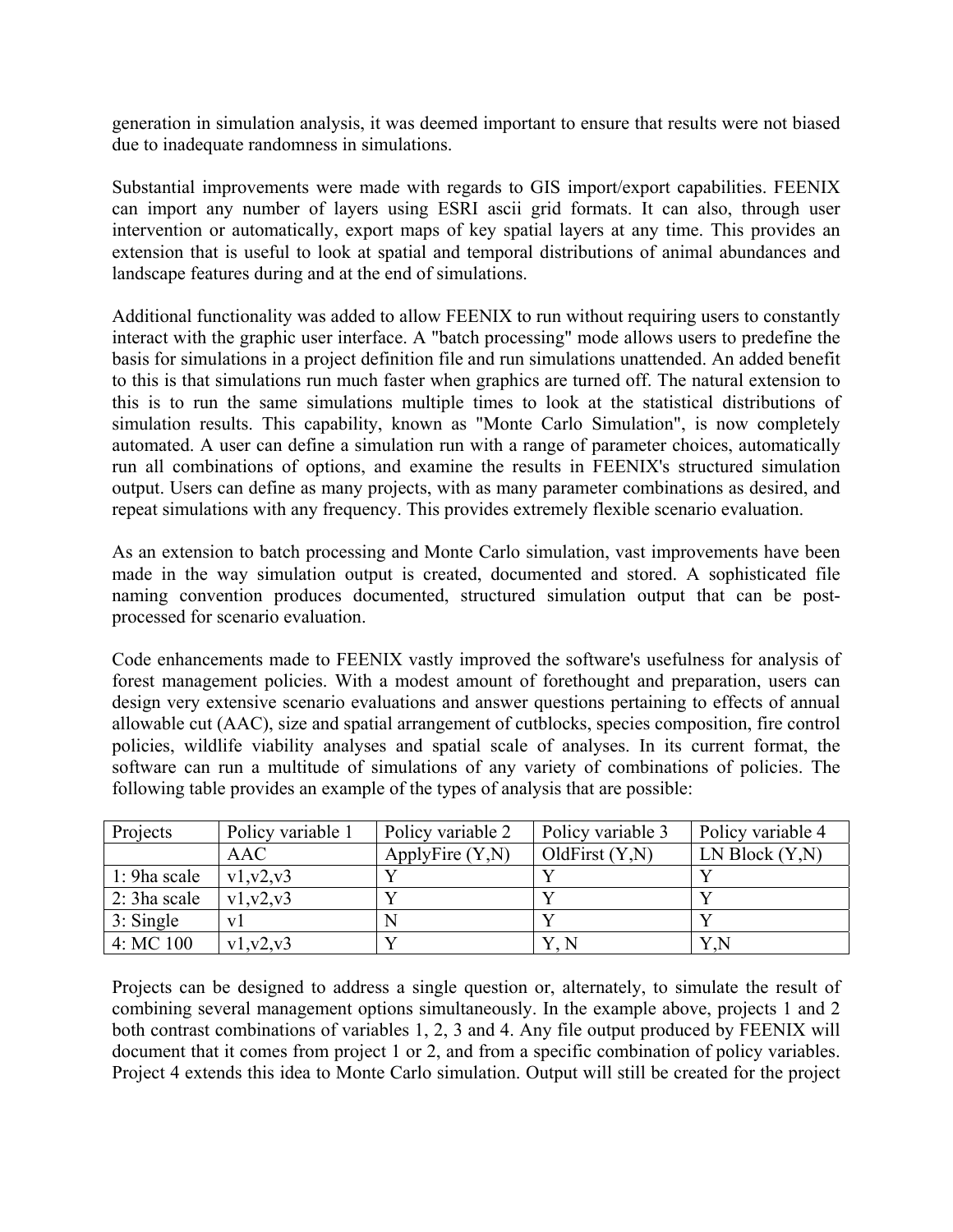but simulation will be repeated 100 times and additional documentation will reflect simulation results for each run.

Creating project definition files allows users to consider the management variables that have the potential to affect ecological or economic outcomes. Predefining a range of policies, using a range of values for policy variables, forces FEENIX to repeat the simulation for each value, and to combine each value with all other combinations of policy variables. The result is a sensitivity analysis across all ranges of policies. If stochastic variation has the potential to affect outcomes, the addition of the Monte Carlo option provides a means of examining the range of variability resulting from policy choices within a stochastic environment. A good example arises when the stochastic nature of both random fires and random block size selection are combined. Generating 100 simulations, all from the same policy variables, will produce a range of outcomes. Postsimulation analysis can reveal the emergent statistical properties of the outcomes, which is useful for performing a viability analysis on policy options, particularly in the context of wildlife populations. This extension to FEENIX's capabilities makes it a powerful wildlife population viability analysis tool. It has been used extensively to track habitat for songbirds under a range of forest management strategies, but has been extended to perform population viability analyses on woodland caribou populations.

#### **Enhanced Understanding of Wildlife Response to Forest Management**

#### *Forest Birds*

Over much of boreal Canada, the natural disturbance model (NDM) has become the banner for large-scale industrial forestry. This coarse-filter approach is considered conservative in minimising risk to non-timber values, such as biodiversity, given presumed resiliency of the biota to large-scale disturbances. In boreal systems, fire is considered the dominant disturbance agent and driver of landscape-level patterns and processes. Successful application of the NDM in these systems hinges on three major assumptions: 1) that the natural fire regime can be adequately characterised, 2) that harvesting is largely compensatory to fire; a corollary of which is that burn rates must be reduced in harvested landscapes, and 3) that in the absence of fire, harvesting acts as a surrogate in maintaining biotic processes and patterns. We have assembled databases, and developed empirical models, to test these assumptions for a large region in northeast Alberta. We used landscape simulations to explore the consequences of fire and harvesting, at a variety of spatial scales. To address the first two assumptions of the NDM, fire is modeled as a three-stage stochastic process (ignition, escape and spread) with forest-type specific parameters (Cumming 2001) and an estimated fire suppression effect (Cumming *in prep*). Forest harvesting is multi-industry (deciduous and coniferous tenures), and uses yield tables and silviculture rules provided by industrial agents active in the area, modified by an aspen/spruce stand dynamics model. We use the bird community as a focal group to represent biotic response.

We have developed statistical models of bird species distribution and abundance at several spatial scales, using bird survey and forest inventory data. Fine-scale models are based on 10 years of bird data from a long-term study site at Calling Lake, Alberta (Schmiegelow et al. 1997), and use Poisson regression to predict expected abundance at a site, given standardised sampling and knowledge of local (3 ha) and neighbourhood (81 ha) habitat covariates (Vernier et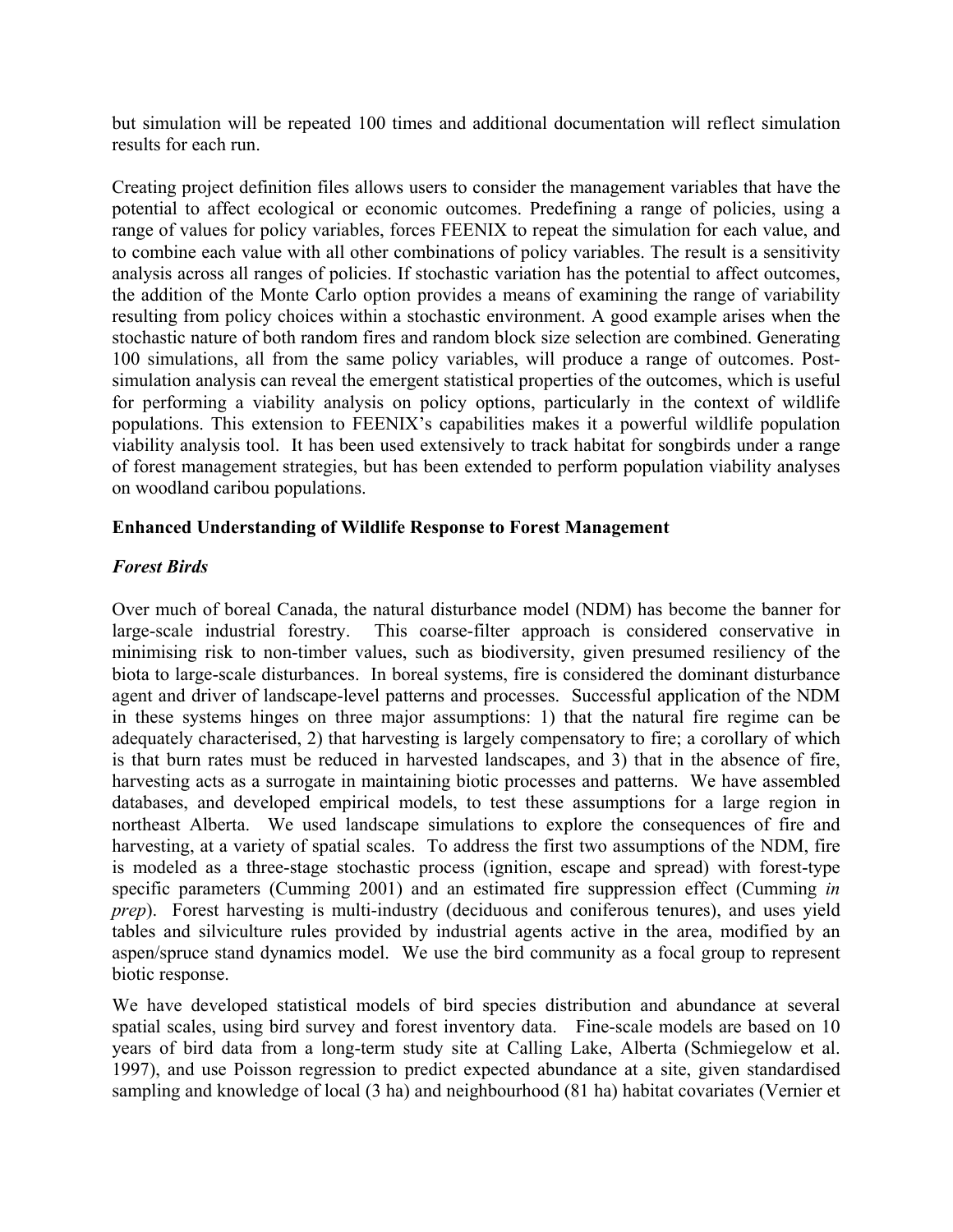al. 2002). The habitat variables characterise forest structure and composition. These models have been generated to act as ecological indicators in our FEENIX landscape simulation framework. We report here on the results of simulations considering three scenarios: 1) a natural fire regime (the baseline); 2) forest harvesting with no fire (a best case for industry); and 3) forest harvesting with suppressed fire (realistic). The following maps illustrate the predicted distribution of "good habitat" for an older forest specialist, the Black-throated Green Warbler (Figure 1) under these scenarios. Good habitat is defined as that of sufficient quality (age, composition and minimum patch size) to support consistently high numbers of birds, relative to our empirical data.



**Figure 1.** Predicted distribution of good habitat for the Black-throated Green Warbler at present (a), and in 200 years under three scenarios: natural fire regime (b), forest harvesting with no fire (c), and forest harvesting with suppressed fire (d).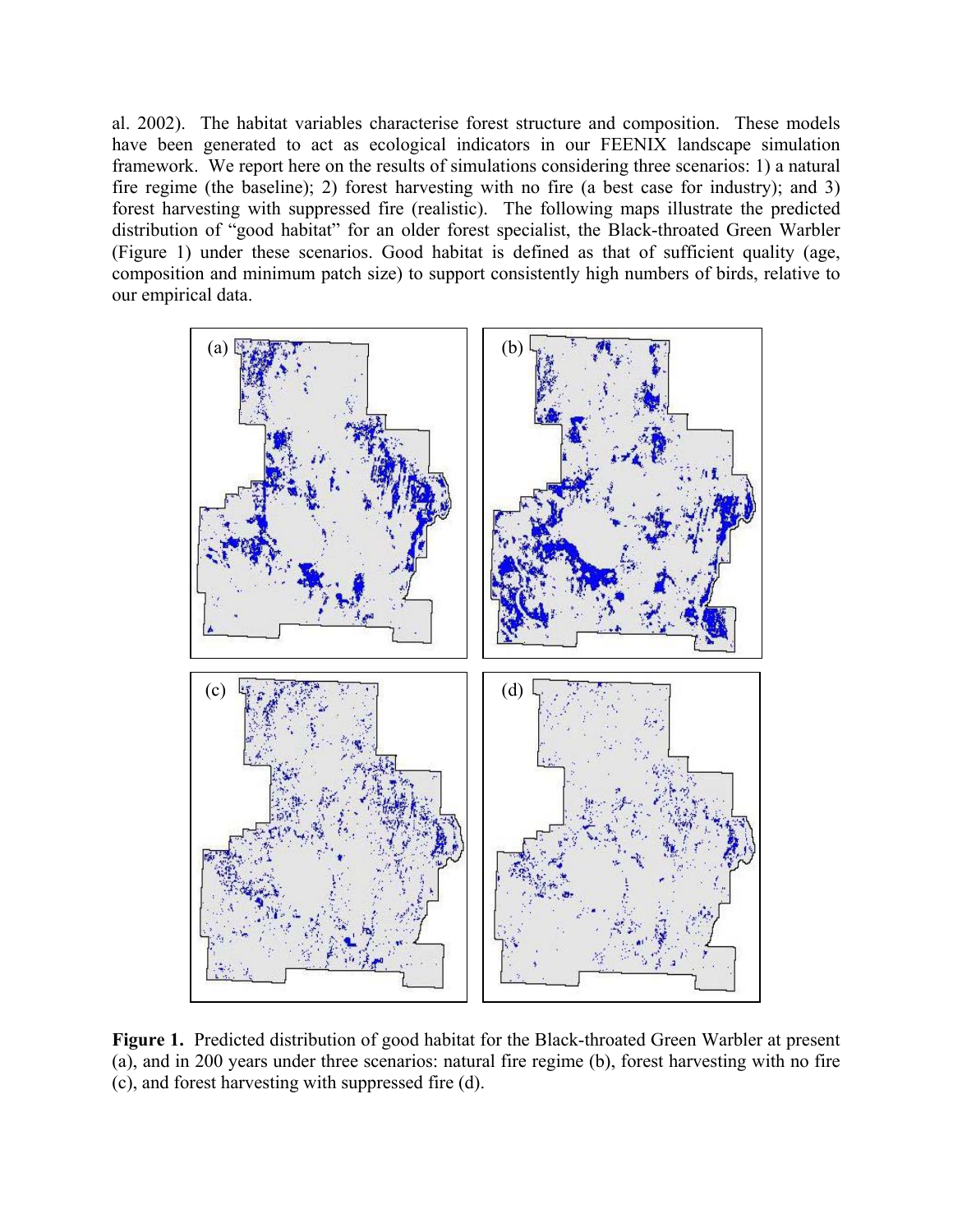Our work to date suggests that while abundances of forest specialist species are maintained in simulations where fire is the dominant disturbance agent, they decline significantly in harvestdominated landscapes, due to both habitat loss and fragmentation (Figure 2).



**Figure 2.** Predicted amount and mean patch size of good habitat for the Black-throated Green Warbler, over 200 years, under three scenarios: 1) natural fire regime; 2) forest harvesting with no fire, and 3) forest harvesting with suppressed fir.

These results suggest that present forest management will create future landscapes with no past analogues. Given that a number of bird species are sensitive to the amount and spatial distribution of habitat at multiple spatial scales, this change in pattern may also alter important ecological processes. We are now embarking on a series of field-based and simulation studies to explore conditions for the persistence of regional populations of sensitive species.

#### *Woodland Caribou*

There is a growing conflict between development and caribou conservation in Alberta, and a strong need for a solid foundation to derive decisions on harvesting and landscape management approaches that integrate caribou conservation and sustainable forest management.

Caribou population viability analyses are being implemented in several ways. One approach uses a simplified version of FEENIX, a single species model which includes only survival and fecundity, but incorporates forest age structure as a driving variable for survival rates. Another approach uses a multi-species predator-prey model to examine the effects of forest management and active control of species abundances on the dynamics of a caribou/moose/wolf system. Forest management effects are exhibited as changes to search rate and carrying capacity parameters. The model examines the relative benefits of establishing protected areas vs. actively controlling predator and alternate prey densities. Additional plans, which are currently under way, include: 1) predicting distribution of species abundances based on evolutionary fitness optimization principles, and 2) performing sensitivity analysis of alternate harvest scenarios generated by exogeneous harvest schedulers.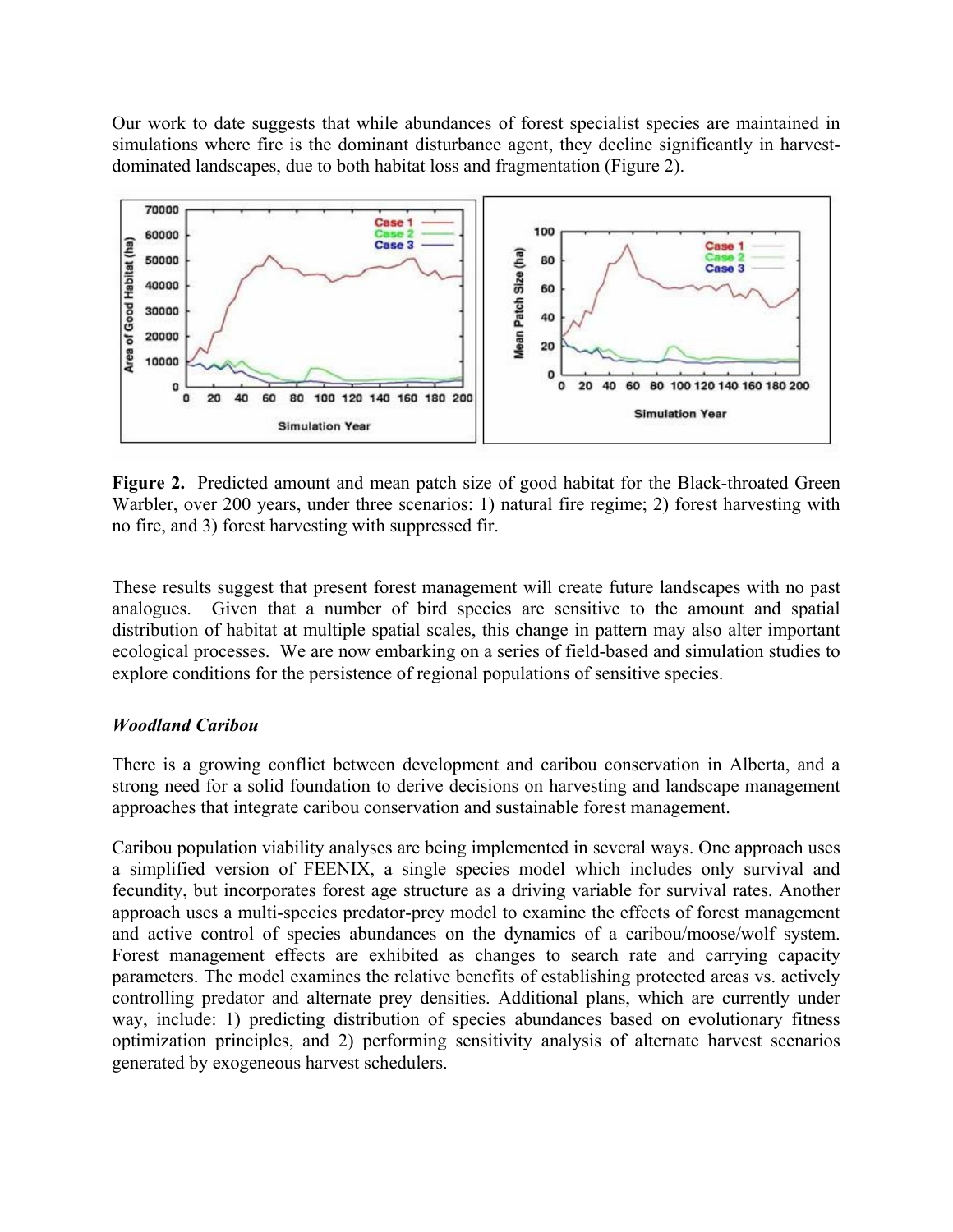The caribou models are aimed at comparing the usefulness of single-species, multi-species, and spatially explicit models for predicting population dynamics. Carrying out all three options in a spatially explicit context vs. a mixed pool model is intended to demonstrate the utility of incorporating spatial information into key population parameters. A full model comparison is being conducted as part of Bob Lessard's PhD thesis work. The results will compare predictions to empirically observed trends in a local system and extend predictions to incorporate broader scale patterns observed across a variety of other study areas, and across different spatial and temporal scales. The final product, as a result of comparing spatial and non-spatial models, will be a more thorough understanding of the implications of evaluating systems constrained to certain spatial and temporal scales, and also an understanding of the implications of forest management within those same scales.

#### **Development of Methods for Model-based Field Sampling Programs**

Undertaking field research at scales appropriate to many forest management questions is logistically challenging and expensive. It is therefore desirable to ensure that investments in field programs yield the best data possible relative to the question(s) being posed. We previously investigated cost-effective sample designs for large-scale monitoring of forest bird population trends (Carlson and Schmiegelow 2002). Here, we report on the development of new methods to achieve optimal sample design for testing hypotheses of bird response to landscape change. We first describe the problem and selection of design variables, then present two methods employed to maximise the expected gain in information through field sampling.

These methods were applied to a large-scale field program in 2001 and 2002, the details and results of which are presented in Schmiegelow and Cumming (2004).

#### *Design Variables*

The goal of this study was to better understand the effect of industrial development in the boreal forest on forest songbirds. In Alberta, the main concerns relate to the forest and energy sectors. We required a small set of relevant landscape-level variables that would be sensitive to their activities, or the "industrial footprint". Forest harvesting in northeast Alberta is concentrated on upland mesic stands composed mostly of trembling aspen or white spruce in some combination. Stands older than the rotation age will become rare in the future. The rotation age for white spruce is about 120yr. The rotation age for deciduous stands is shorter (70-80yr) but these stands are more abundant. We adopted upland mesic forest older than 90yr as our focal habitat type. Forest harvesting will reduce the overall abundance of this habitat, but will also change its configuration, or the spatial arrangement of habitat patches within landscape units. Habitat patches in managed forests are projected to become smaller and more isolated from each other than they are in the natural forest. Therefore, we needed variables measuring the abundance and configuration of focal habitat. It is easy to generate an enormous variety of patch configuration metrics using computer programs such as Fragstats, but we could use only one, and had no *apriori* grounds for choosing it. The industrial footprint includes both temporary or semipermanent clearings, such as cut-blocks and well sites, and a network of linear features. The most important types of linear features are, in decreasing order of abundance, seismic lines,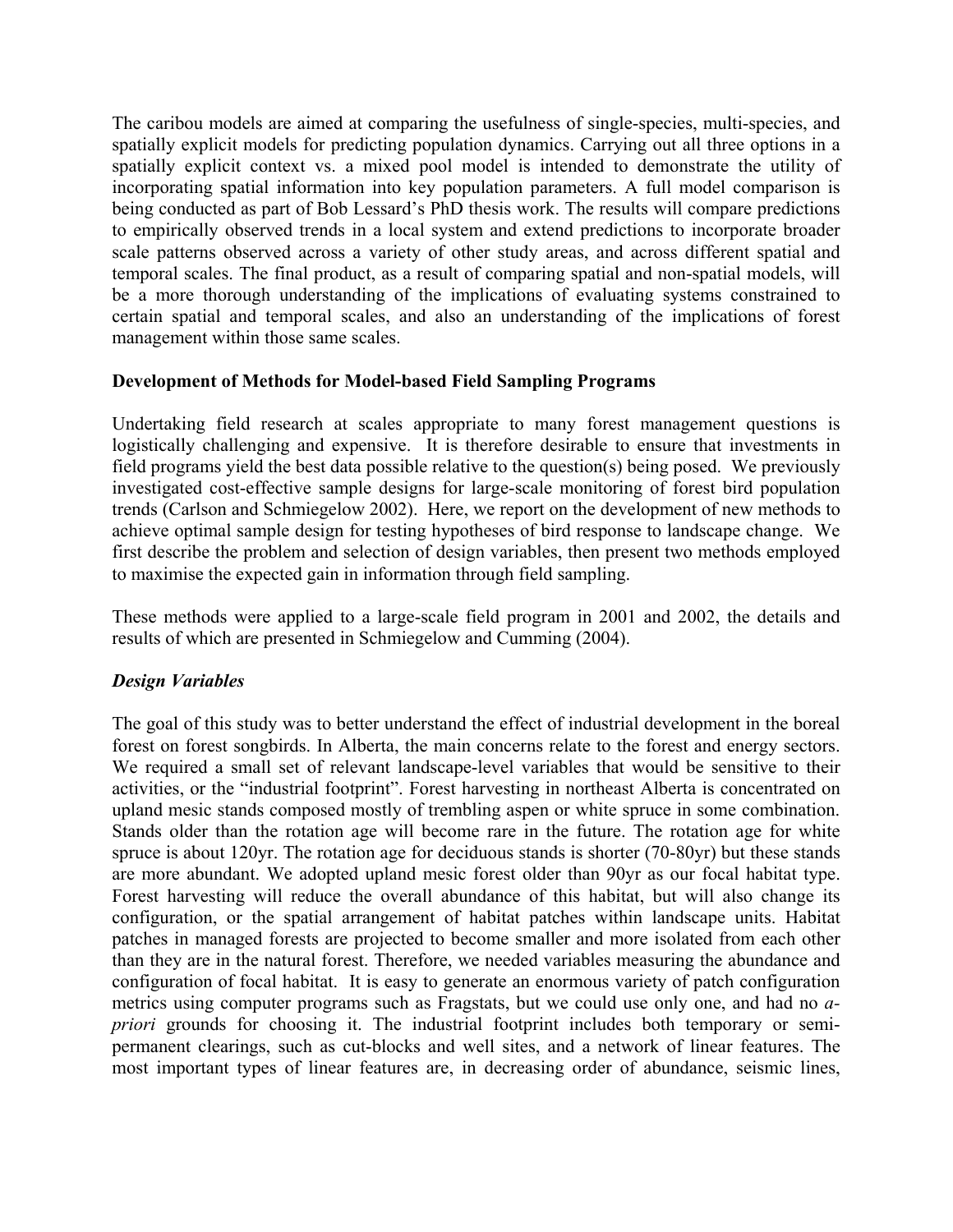industrial roads, pipeline rights-of-way, and provincial roads. We needed additional variables to measure these factors.

Landscape sampling in 2001 was based on only 4 design variables: Cover, Config, Loss, and Wells. Cover is the abundance of focal habitat, expressed as a proportion of total landscape area. Config is an omnibus measure of landscape patch configuration. It is derived mathematically from the total number of habitat patches on the landscape, and the mean and standard deviation of the log-transformed patch sizes (Cumming and Schmiegelow, 2001; Cumming and Vernier, 2002). Config is strongly correlated with specific landscape pattern metrics of patch shape and edge density (e.g. total or mean core area, mean shape indices). It is also significantly related to purely spatial configuration metrics, such as the mean distance between a habitat patch and its nearest neighbour, and the structure of the forest matrix between habitat patches. Loss is the proportional area of recently harvested forest, defined as mapped cut-blocks younger than 30yrs. Several retrospective studies of young regenerating stands have found that ecological indicators measured in fire-origin and harvested stands tend to converge within about 30yrs. Wells is the landscape density of drilled wells, in units of wells per 10,000ha. Within landscapes, we found moderately strong correlations between the densities of drilled wells and all four types of linear features ( $\mathbb{R}^2$  ranged from 32 to 44%). These correlations were obtained from non-linear regression models of linear feature densities with Wells as the independent variable. Thus, Wells is a surrogate for linear features in general.

Statistical analysis of the 2001 field data showed that some species of old forest songbirds were sensitive to our measure of the energy sector footprint: their abundances were inversely related to Wells. However, we could not tell whether the birds were sensitive to wells as such, or to one or more of the linear features instead. Therefore, in 2002, we added a fifth design variable. P1 is a combination of the residuals from the regression models mentioned above, that measures the overall density of linear features relative to Wells.

#### *2001: Balanced design*

The 2001 study region included more than 700 landscapes. Naturally, we could only do field surveys in a small proportion of these (43, as it turned out). The design problem was to choose a few landscapes (the sample) out of the full set of landscapes in the region (the population) that were likely to do a good job of meeting the study objectives. In 2001, there were two related objectives. We wanted to determine if the design variables really had any effect on the abundances of forest songbirds. More importantly, we wanted to model the functional relationships, that is, to describe how the abundances of particular species change with landscape structure, as measured by the four variables. An ANOVA design is not the best way to achieve this. Instead, we considered that the design should cover the entire range of each variable as evenly as possible. We developed custom software to automate multivariate balanced sample design. Units are added to a sample one at a time. At each step, a goodness-of-fit statistic identifies the most unbalanced design variable. The cell that most improves the balance for that variable is then added to the sample. Technically, this procedure only balances the marginal distributions. It does not guarantee multivariate balance or independence, but we have found these criteria are generally met in practice, as the accompanying figure illustrates. The distribution of Cover and Config in the 2001 sample (red squares) covered the range of the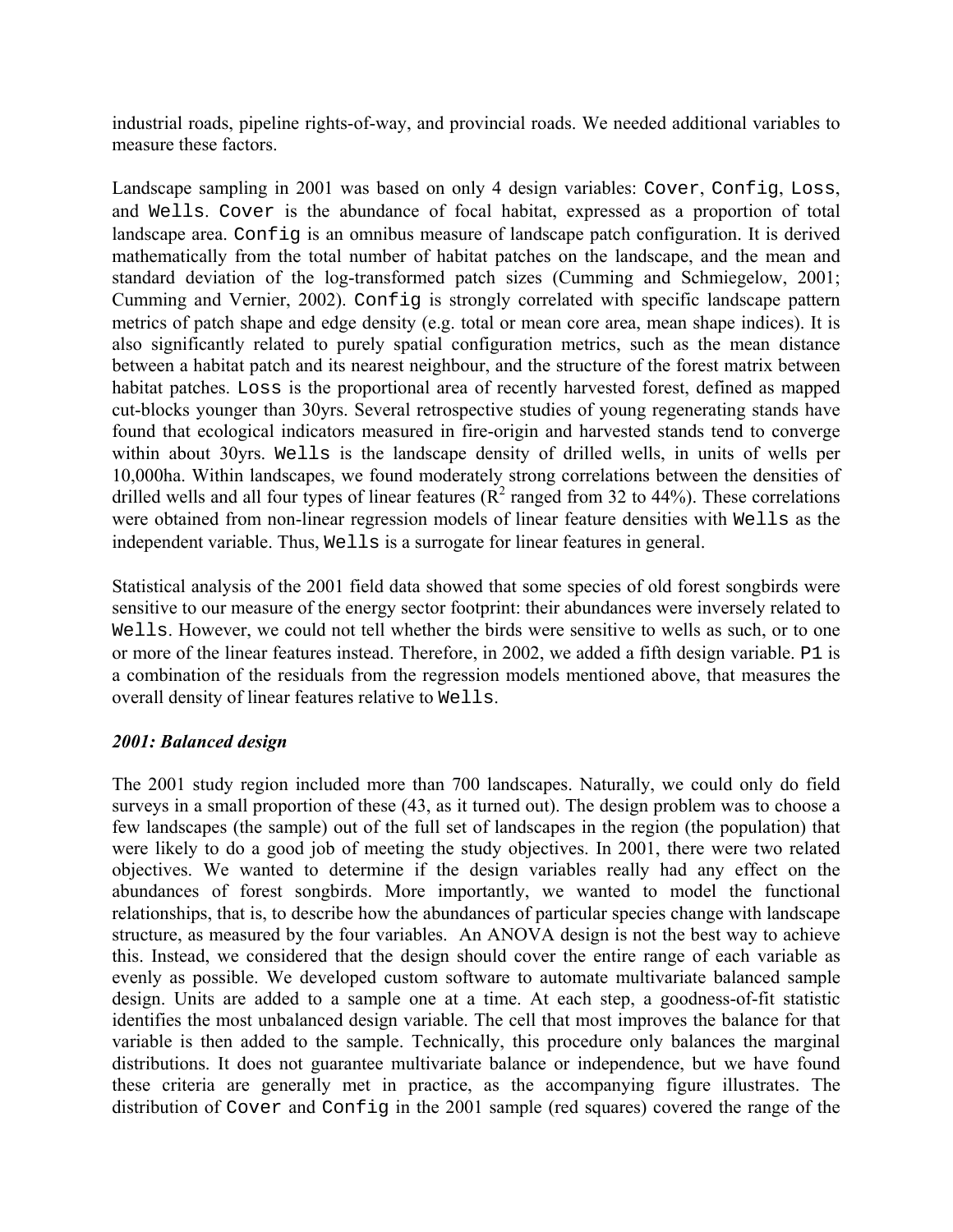population (green dots) very well. The program accounts for landscapes in the population that cannot be sampled (e.g. because of poor access). It is also easy to update a design during a field season, if logistic considerations or unforeseen events require that some landscape be dropped from the original design. For example, forest fires in 2002 rendered some of the landscapes we had initially selected unsuitable, forcing a re-design mid-way through the field season. Because we had full information on all potential sample landscapes in hand, this was accomplished efficiently, with minimal loss of valuable field time. The software has since been applied to several other sample design problems in SFMN research projects.



#### *2002: Model-based design*

Models of species abundance or presence/absence data collected in the 2001 field season showed that many species were sensitive to one or more of the design variables. Notably, both landscape fragmentation and the industrial footprint negatively affected many old-forest species. Abundances of some "matrix" species (species more common in the triangles than the grids) were also negatively related to the new design variable for linear feature density. The purpose of the 2002 field season was to test and refine these models. For this purpose, we needed an entirely different sample design. Model-based sampling uses existing models to predict species abundances or presence/absence probabilities at new locations. The prediction error at each location depends on the precision of the model parameter estimates, the values of the design variables at the location, and the measurement error. It measures the expected information to be gained by sampling at the new location. A model-based design selects landscapes where the prediction error is high. The 2002 design was based on three different models, chosen to represent various combinations of the design variables and a range of species responses: 1) an abundance model of a guild of triangle species (Gray Jay and Warbling Vireo); 2) an abundance model of a guild of old-forest species (Black-throated Green Warbler, Magnolia Warbler and Golden-crowned Kinglet); and 3) a presence/absence model for the Canada Warbler in deciduous-dominated old forest patches. Again, we developed custom software to automate the design process.

#### **Benefits of This Research**

The focus of this research was the development of tools, and assembly of data bases, for use in landscape simulations to explore a variety of forest management scenarios. This is a critical step in adaptive resource management, an approach to which most Sustainable Forest Management Network partners are committed. The tools developed have applications far beyond those detailed here, and will be used in subsequent work by researchers in BEEST, and by other researchers. The scenario analyses we report on here have direct implications for forest management in Alberta.